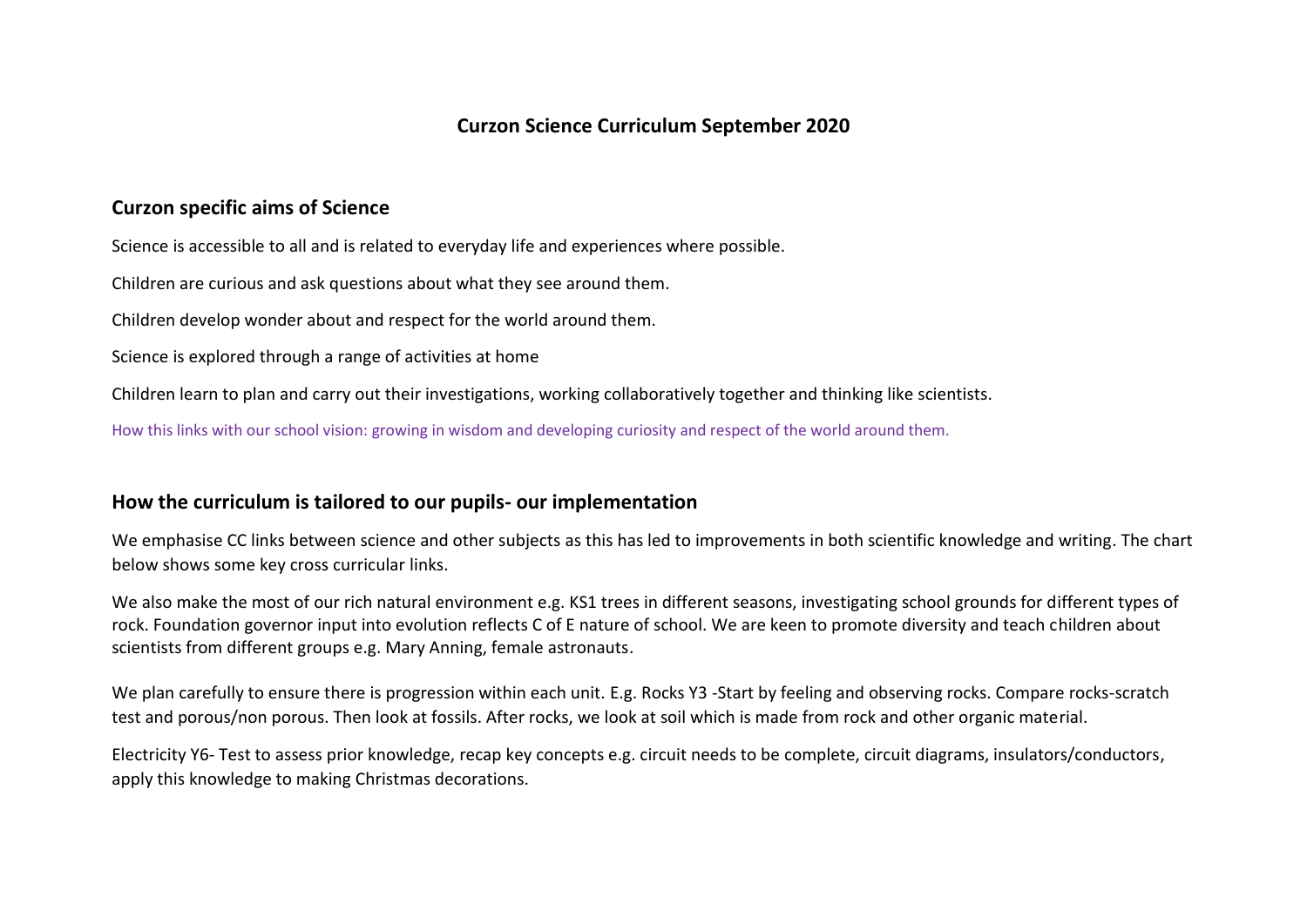Each unit starts with an opportunity for children to show their prior knowledge. This is then added to during the unit.

Key areas that we feel are important for our Curzon children are: scientific vocabulary, emphasis on working accurately and building on scientific investigations with exploration at home in KS2. Observations of our pupils shows that they often find it difficult to express themselves scientifically and lack skills in taking accurate measurements. To support the development of this there are vocabulary banks at the start of each unit which are then kept live and referred to during the unit. Within units, accurate recording of measurements is modelled and children are taught to use different equipment to do this. Older children are taught the importance of taking 3 measurements and reflecting on these to identify inaccuracies.

Our children can be quite sedentary at home and we are keen for them to try out practical activities at home. To promote enthusiasm in science, we hold special event days. Following on from these, children are given the chance to recreate some of the experiments at home. The use of big questions in RE has been successful in motivating children and stimulating deeper thinking. This is now being used in Science.

| <b>Unit</b>             | Year               | <b>Cross-curricular links</b>                                                                  |
|-------------------------|--------------------|------------------------------------------------------------------------------------------------|
|                         |                    |                                                                                                |
| <b>Seasonal changes</b> |                    | Art-seasonal pictures                                                                          |
|                         |                    | Geography- walk in local area                                                                  |
|                         |                    |                                                                                                |
|                         |                    |                                                                                                |
|                         |                    |                                                                                                |
| <b>Plants</b>           | Year 1,2,3         | Art – Recreating plants and the key features, either through sketching or modelling            |
|                         |                    |                                                                                                |
|                         |                    | Geography - Physical geography including biomes and vegetation belts, locating plants by their |
|                         |                    | countries or regions-links to Rainforest topic.                                                |
|                         |                    |                                                                                                |
|                         |                    | English – Writing an information text about plants and flowers. Persuasive writing, save the   |
|                         |                    | rainforest plants.                                                                             |
| Animals, including      | Year 1,2,3,4,5 and |                                                                                                |
|                         |                    |                                                                                                |
| humans                  | 6                  | Maths - Percentages/ fractions for nutrition, data handling                                    |
|                         |                    |                                                                                                |
|                         |                    | PSHE - SRE - Reproduction, changes through age phases                                          |
|                         |                    |                                                                                                |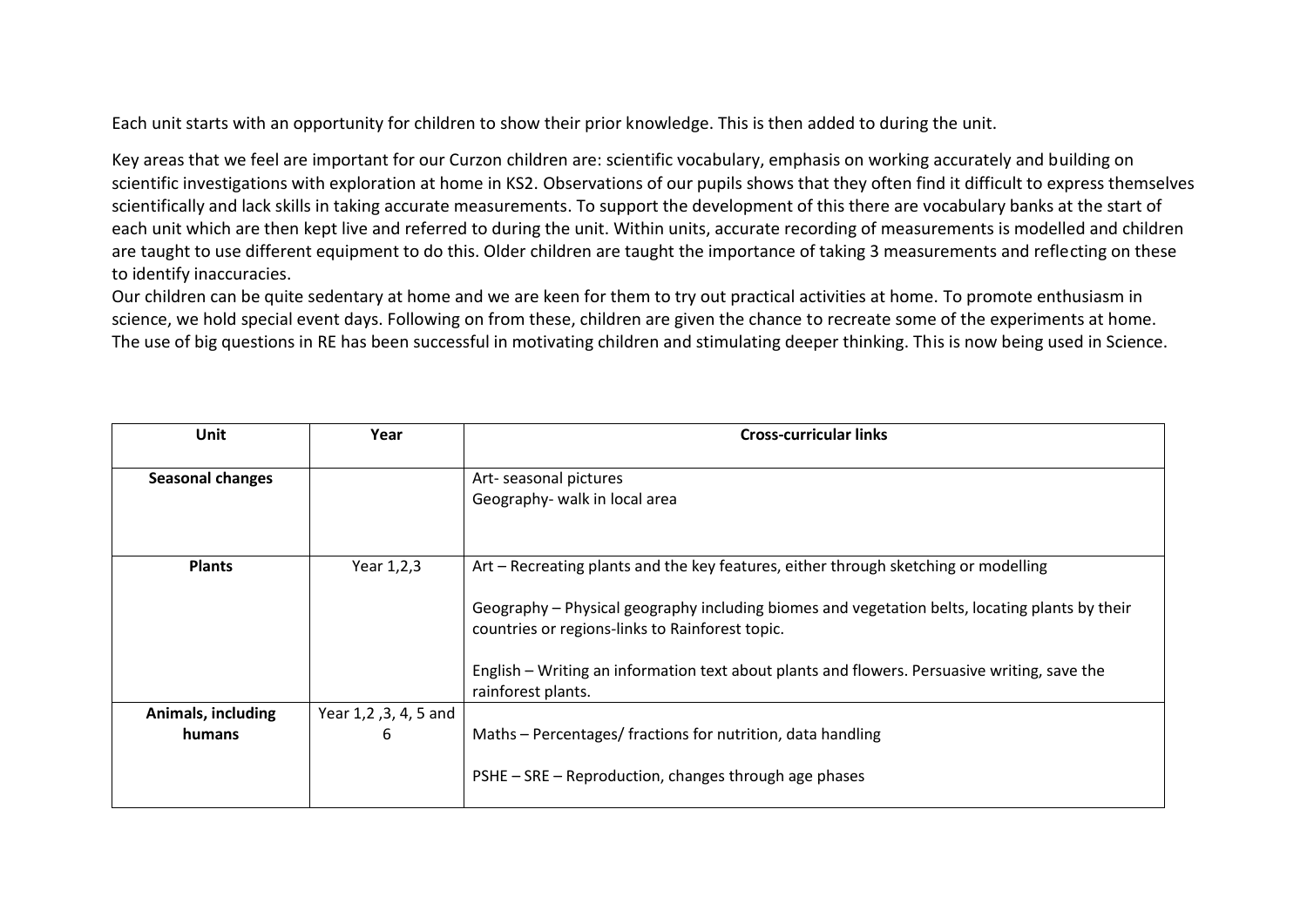|                                |                       | History - Stone Age to Iron Age, Ancient Greece, changes in medicine and medical understanding                                         |
|--------------------------------|-----------------------|----------------------------------------------------------------------------------------------------------------------------------------|
|                                |                       | P.E - Fitness tests, use of muscles, heart rate/ pulse and how this is affected by exercise                                            |
| <b>Rocks</b>                   | Year <sub>3</sub>     | Geography - Physical geography, location of particular rock formations                                                                 |
|                                |                       | Literacy - Stone Age Boy                                                                                                               |
|                                |                       | History - Stone Age Britain - uses of rocks/types of rocks used and suitability for job. Flint trade<br>(Icknield Way - local history) |
| Light                          | Year 3 and 6          | Maths - Data and statistics, change in shape, size, direction of shadows over time; change in size                                     |
|                                |                       | of shadow depending on closeness to light source.                                                                                      |
|                                |                       | Art - Recreating images of light through sketching or modelling, spectrums of colour                                                   |
|                                |                       | Geography - Time zones                                                                                                                 |
|                                |                       | DT- creating Christmas decorations                                                                                                     |
| <b>Forces and magnets</b>      | Year 3 and 5          | DT - Pulleys and gears, weight-bearing structures, how to stiffen and strengthen complex                                               |
|                                |                       | structures                                                                                                                             |
|                                |                       | Maths - Data handling, Measurements, Percentages/ fractions of change                                                                  |
|                                |                       | Geography - Poles of the earth, physical geography                                                                                     |
| <b>Living Things and their</b> | Year 1, 2, 4, 5 and 6 | English -fact files, creating questions                                                                                                |
| <b>Habitats</b>                |                       | Maths - Data handling including using different diagrams to record and sort information                                                |
|                                |                       | Geography - Human and physical geography, Biomes, Tropics and Equator, locating living species                                         |
|                                |                       | PSHE - SRE - Reproduction                                                                                                              |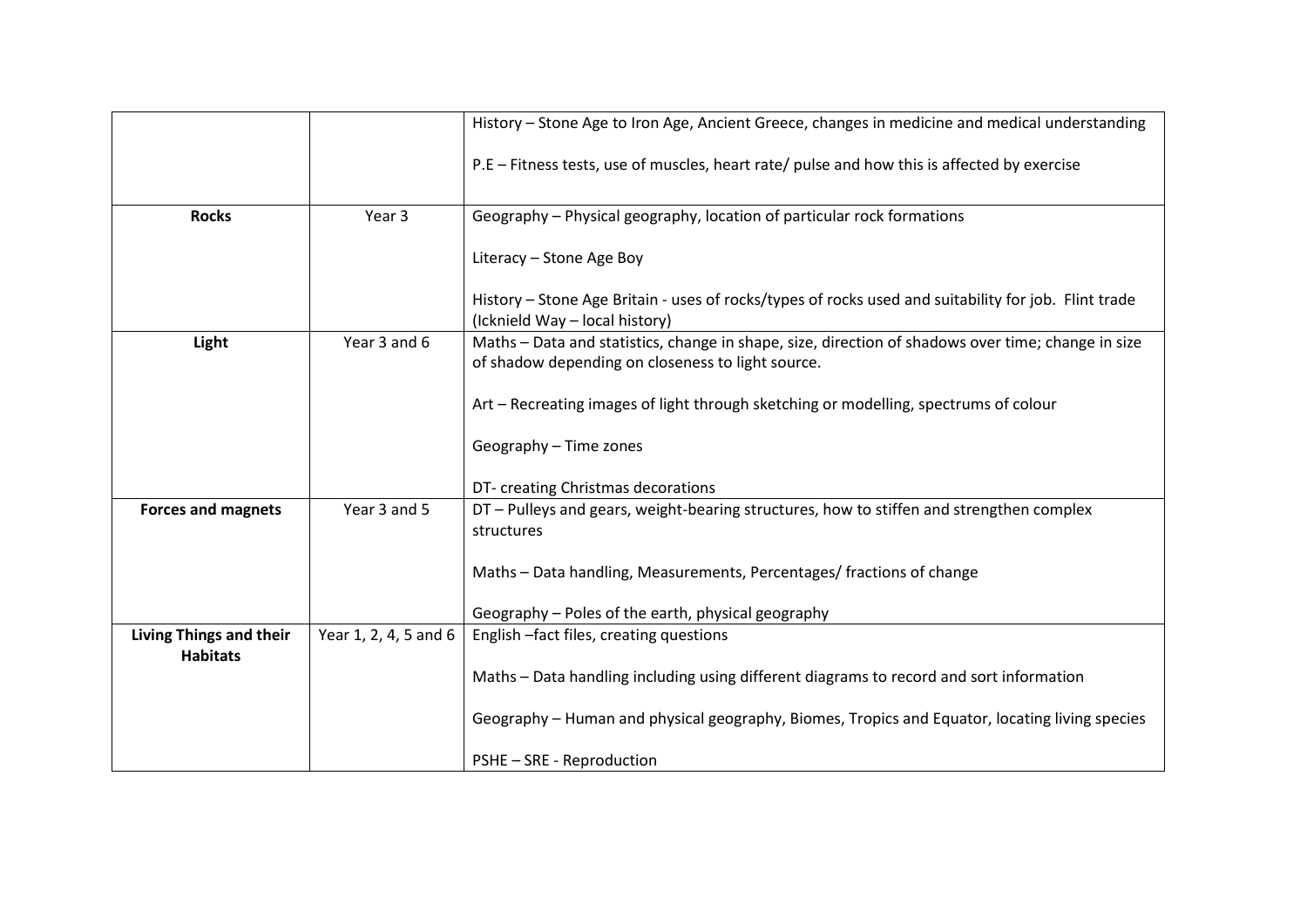| <b>States of Matter</b>       | Year 4       | Maths - Measuring changes in temperatures                                                                                                                 |
|-------------------------------|--------------|-----------------------------------------------------------------------------------------------------------------------------------------------------------|
|                               |              | Geography - The water cycle, Rivers                                                                                                                       |
|                               |              | Design Technology - Design project based around a particular brief, Food and change in state<br>through temperature- cookery unit.                        |
|                               |              |                                                                                                                                                           |
| Sound                         | Year 4       | Music - identify sounds with increasing aural memory (focus on instruments). Matching sounds in<br>simple, class-made shakers, according to the contents. |
|                               |              |                                                                                                                                                           |
|                               |              | Maths- Measuring how far away a drum can be heard (go onto the playing field).                                                                            |
| Electricity                   | Year 4 and 6 | Design Technology - Creating an electrical circuit game such as a buzz wire game, designs using                                                           |
|                               |              | particular materials as insulators or conductors                                                                                                          |
|                               |              | English - Information texts, biographical writing about famous scientists                                                                                 |
|                               |              | Geography - Y4 natural disasters lightning                                                                                                                |
|                               |              |                                                                                                                                                           |
|                               |              | PSHE - Keeping safe                                                                                                                                       |
| <b>Properties and Changes</b> | Year 1,2,5   | Maths - Data handling, Measurements, Percentages/ fractions of change                                                                                     |
| of Materials                  |              |                                                                                                                                                           |
|                               |              | Design Technology - cookery unit, textiles and design ideas, structures and materials used                                                                |
|                               |              | Creating houses/ umbrellas out of different materials.                                                                                                    |
| <b>Earth and Space</b>        | Year 5       | Art - Create/recreate images of Earth or space and the key features, either through sketching or                                                          |
|                               |              | modelling                                                                                                                                                 |
|                               |              | Maths - Time including calendars                                                                                                                          |
|                               |              |                                                                                                                                                           |
|                               |              | History - Ancient Greece                                                                                                                                  |
| <b>Evolution and</b>          | Year 6       | RE-Genesis                                                                                                                                                |
| <b>Inheritance</b>            |              |                                                                                                                                                           |
|                               |              | English - Information text about a species of animal, newspaper report, Mary Anning biography                                                             |
|                               |              |                                                                                                                                                           |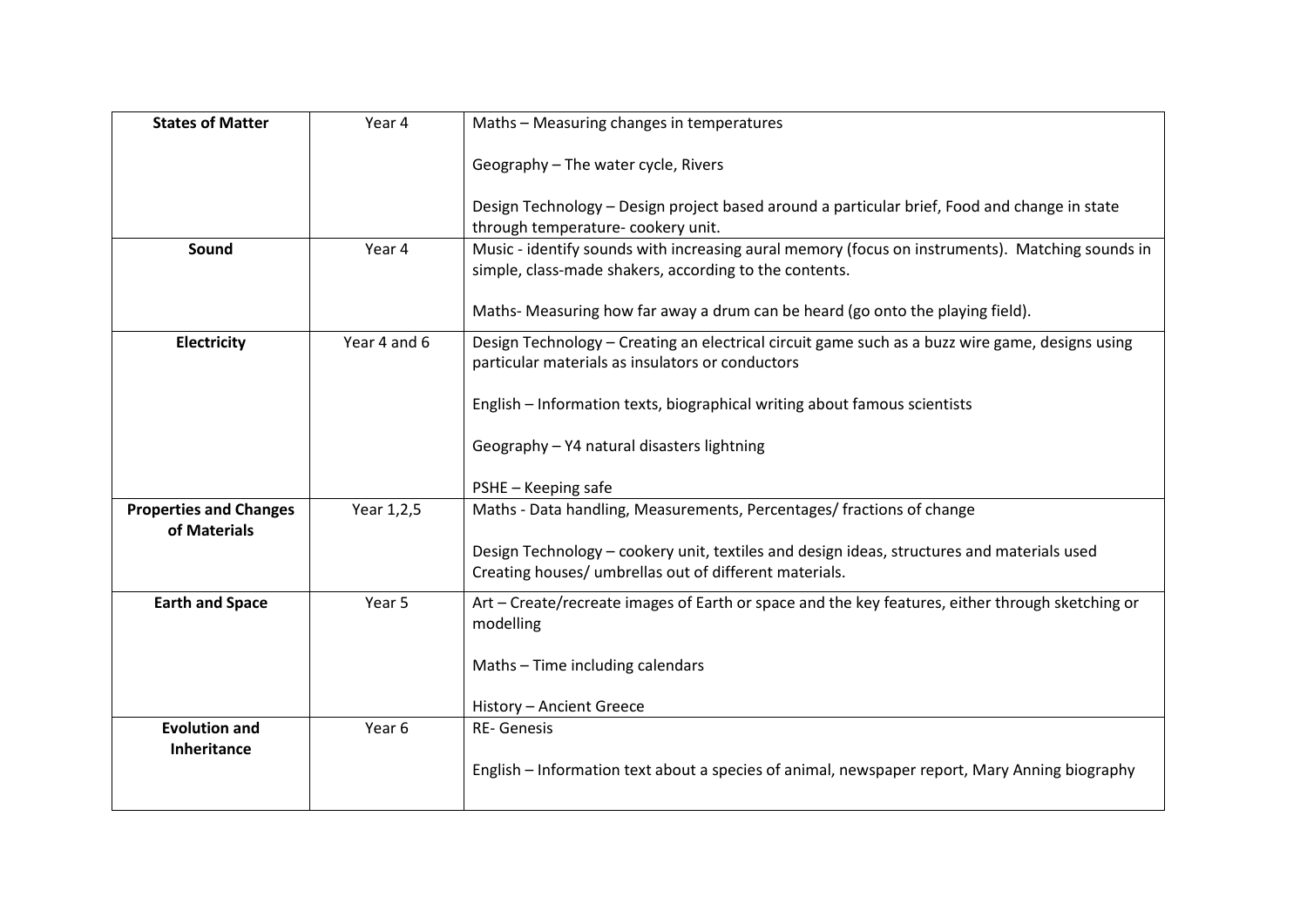|                               |          | History – How the human species has changed                                                                                                                                                                                                                                                                                                                      |
|-------------------------------|----------|------------------------------------------------------------------------------------------------------------------------------------------------------------------------------------------------------------------------------------------------------------------------------------------------------------------------------------------------------------------|
| <b>Working scientifically</b> | Year 3-6 | Maths - Data handling and statistics, Measurements, Percentages and fractional changes,<br>decimals, calculating<br>English - Writing reports, creating questions<br>P.E – How the body works including changes during exercise<br>PSHCE – Keeping safe<br>History - How what we know has changed over history, how scientists have built up on previous<br>work |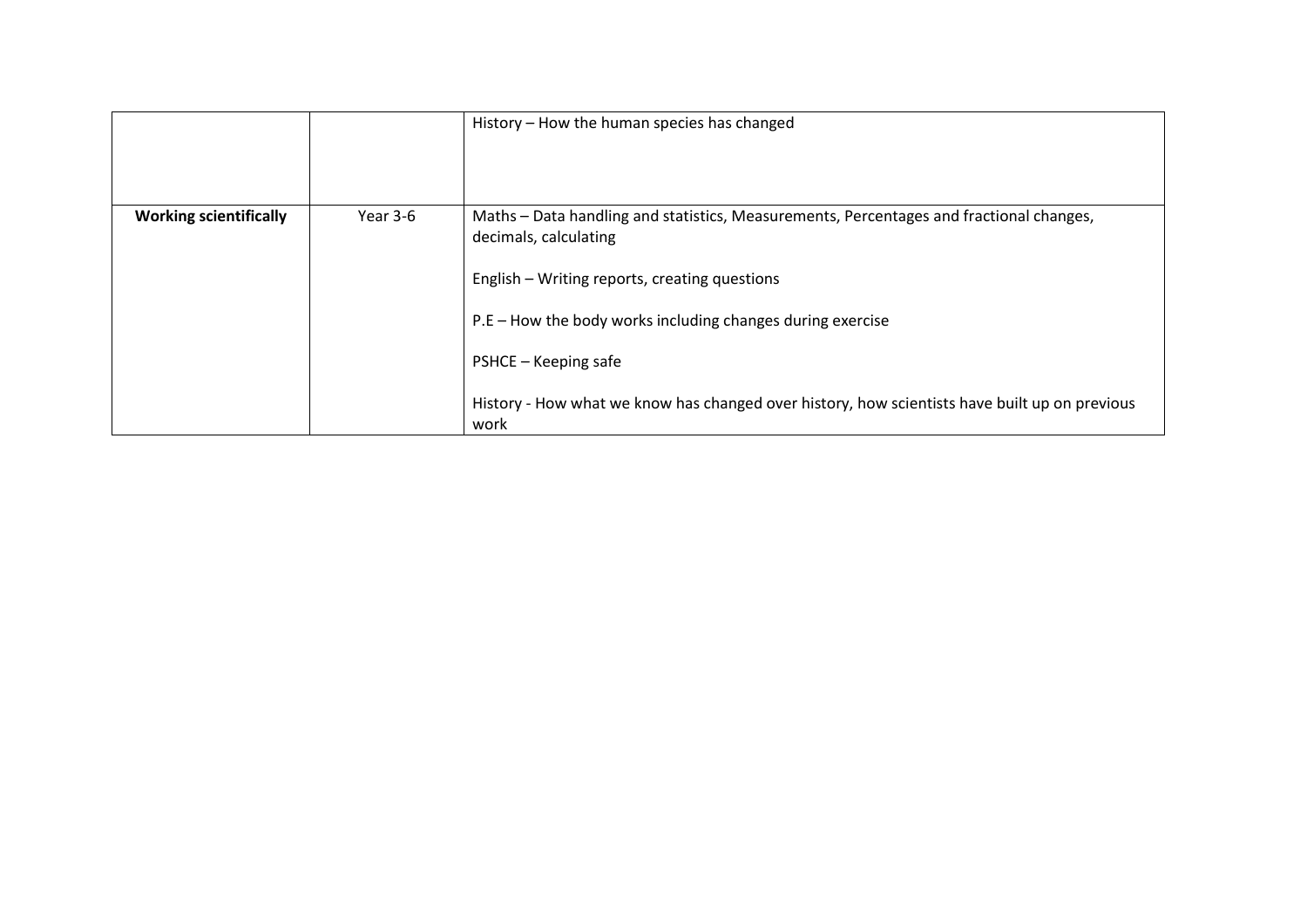## **Curzon Long Term Curriculum Planning for Science**

**We have mapped out the skills needed to be a scientist. Pupils will need to be explicitly taught these skills within the context of the units, building up disciplinary knowledge of how scientific knowledge is generated.** 

### **EYFS science is taught mainly through continuous provision covering the following key skills and following the same broad units at KS1:**

Explore the natural world around them, making observations and drawing pictures of animals and plants;

Know some similarities and differences between the natural world around them and contrasting environments, drawing on their experiences and what has been read in class

Understand some important processes and changes in the natural world around them, including the seasons and changing states of matter.

Our EYFS science curriculum also provides rich opportunities for children to develop skills in other areas e.g. listening and attention; speaking; self-regulation - working with others and turn taking; managing self (confidence, self-resilience and perseverance); gross motor skills ( negotiating space in the outside environment and woods); fine motors skills (especially drawing skills); Literacy and maths skills ( especially counting and subitising)

#### **KS1-2**

We follow the order of the 2014 National Curriculum whereby units build on each other e.g. light is taught in Y3 where children investigate and learn about shadows and then in Y6 where they extend this knowledge to how light travels.

Science in KS1 is taught on a two year rolling programme. Topics are the same both Year 1 and Year 2 but taught at a different level depending on the year group. We use mixed aged planning from Hamilton to ensure continuity and progression.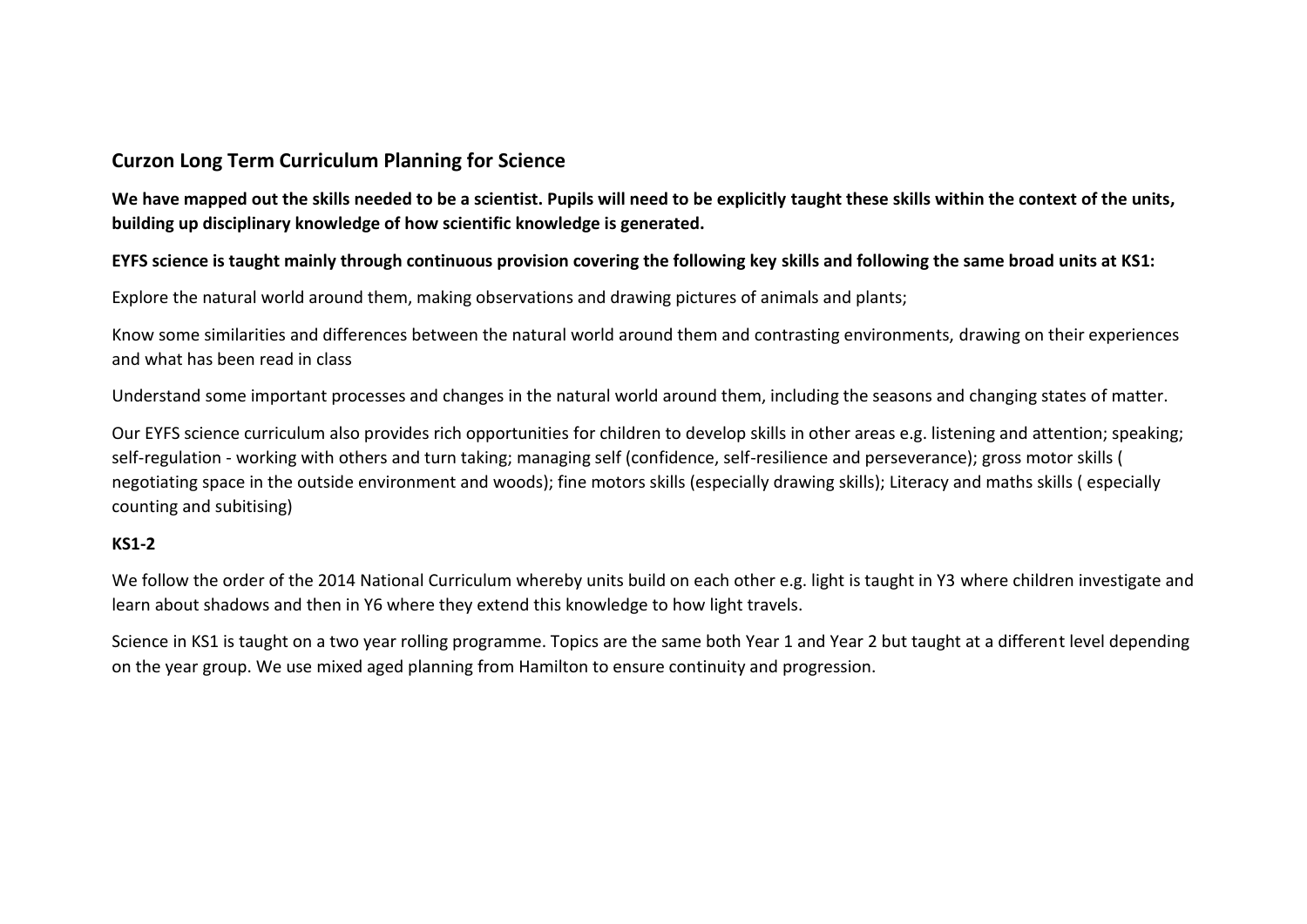#### **YEAR A**

| <b>Autumn</b>                                                                                                                                                                                                                                                                                                                                | <b>Spring</b>                                                                                                                                                                                                                                                                                                                                           | <b>Summer</b>                                                                                                                                                                                                                                                                      | <b>Skills</b><br>KS1                                                                                                                                                                                                                                                                             |
|----------------------------------------------------------------------------------------------------------------------------------------------------------------------------------------------------------------------------------------------------------------------------------------------------------------------------------------------|---------------------------------------------------------------------------------------------------------------------------------------------------------------------------------------------------------------------------------------------------------------------------------------------------------------------------------------------------------|------------------------------------------------------------------------------------------------------------------------------------------------------------------------------------------------------------------------------------------------------------------------------------|--------------------------------------------------------------------------------------------------------------------------------------------------------------------------------------------------------------------------------------------------------------------------------------------------|
| Animals, including humans -<br><b>Amazing me!</b><br>notice that animals, including<br>humans, have offspring which grow<br>into adults<br>find out about and describe the basic<br>needs of animals, including humans,<br>for survival (water, food and air)<br>describe the importance for humans<br>of exercise, eating the right amounts | <b>Materials - Brilliant Builders</b><br>distinguish between an object and<br>the material from which it is made<br>identify and name a variety of<br>everyday materials, including wood,<br>plastic, glass, metal, water, and rock<br>describe the simple physical<br>properties of a variety of everyday<br>materials<br>compare and group together a | <b>Animals- Wild and Wonderful</b><br><b>Creatures</b><br>identify and name a variety of<br>common animals including fish,<br>amphibians, reptiles, birds and<br>mammals<br>identify and name a variety of<br>common animals that are<br>carnivores, herbivores and<br>omnivores   | <b>Thinking like a scientist</b><br>ask simple questions about the<br>world<br>make observations using senses<br>carry out simple tests to help<br>answer questions<br>use senses to compare objects,<br>materials and living things<br>sort objects into groups<br>explain how they have sorted |
| of different types of food, and<br>hygiene<br>label parts of body<br>senses<br><b>Seasonal Changes-Wild Weather</b><br>observe changes across the 4<br>seasons                                                                                                                                                                               | variety of everyday materials on the<br>basis of their simple physical<br>properties<br>identify and compare the suitability<br>of a variety of everyday materials,<br>including wood, metal, plastic, glass,<br>brick, rock, paper and cardboard for<br>particular uses (2EM).<br><b>Three Little Pigs</b>                                             | describe and compare the<br>structure of a variety of common<br>animals (fish, amphibians, reptiles,<br>birds and mammals including<br>pets)identify, name, draw and label<br>the basic parts of the human body<br>and say which part of the body is<br>associated with each sense | objects into groups<br><b>Experimenting like a scientist</b><br>gather evidence to help answer<br>question<br>record simple data to help<br>answer questions<br>observe how things change over<br>time                                                                                           |
| observe and describe weather<br>associated with the seasons and how<br>day length varies<br>shadows<br>make a rainfall gauge<br>wind direction<br>measure temperature                                                                                                                                                                        | <b>Plants - Growing Things</b><br>identify and name a variety of<br>common wild and garden plants,<br>including deciduous and evergreen<br>trees<br>grow potatoes, beans, cress                                                                                                                                                                         | notice that animals, including<br>humans, have offspring which grow<br>into adults<br>create a habitat in a bottle<br>create a tray safari<br>Living things - Food Chains                                                                                                          | use equipment to make<br>measurements<br><b>Finding answers like a scientist</b><br>identify patterns in results<br>describe how some people use<br>science in their jobs                                                                                                                        |
|                                                                                                                                                                                                                                                                                                                                              |                                                                                                                                                                                                                                                                                                                                                         | identify and name a variety of<br>plants and animals in their<br>habitats, including microhabitats                                                                                                                                                                                 | describe and explain what they<br>have found out                                                                                                                                                                                                                                                 |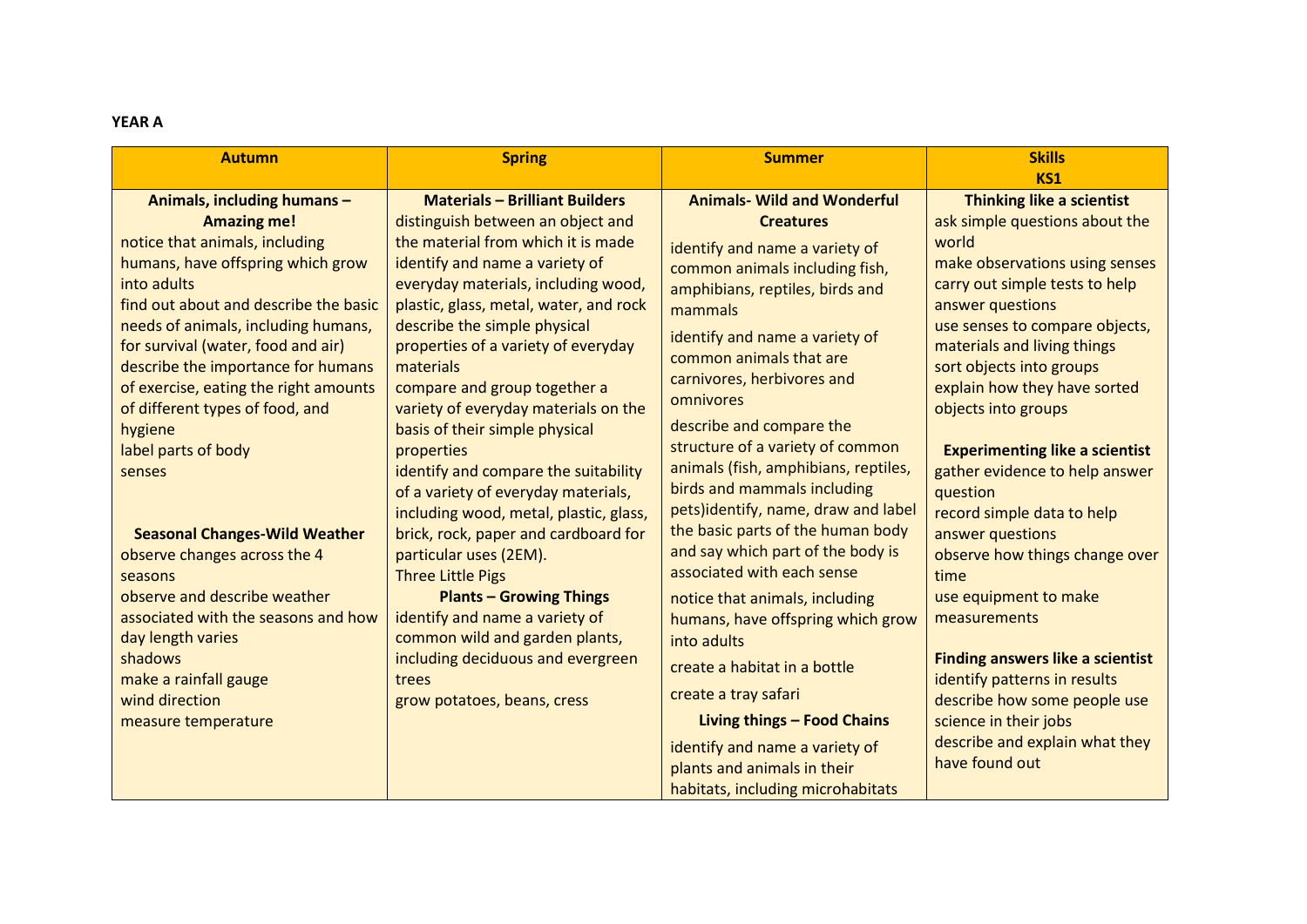| describe how animals obtain their     | explain how they found things   |
|---------------------------------------|---------------------------------|
| food from plants and other            | out                             |
| animals, using the idea of a simple   | use evidence from observations  |
| food chain, and identify and name     | to suggest answers to questions |
| different sources of food             |                                 |
| explore and compare the               |                                 |
| differences between things that       |                                 |
| are living, dead, and things that     |                                 |
| have never been alive                 |                                 |
| identify that most living things live |                                 |
| in habitats to which they are suited  |                                 |
| and describe how different            |                                 |
| habitats provide for the basic        |                                 |
| needs of different kinds of animals   |                                 |
| and plants, and how they depend       |                                 |
| on each other.                        |                                 |

### **YEAR B**

| <b>Autumn</b>                         | <b>Spring</b>                         | <b>Summer</b>                        | <b>Skills KS1</b>              |
|---------------------------------------|---------------------------------------|--------------------------------------|--------------------------------|
|                                       | <b>Materials - Brilliant Builders</b> | <b>Materials - Exploring Changes</b> | Thinking like a scientist      |
| <b>Animals - People and Pets</b>      | describe the simple physical          | identify and name a variety of       | ask simple questions about the |
| find out about and describe the basic | properties of a variety of everyday   | everyday materials, including        | world                          |
| needs of animals, including humans,   | materials                             | wood, plastic, glass, metal,         | make observations using senses |
| for survival (water, food and air)    | compare and group together a variety  | water, and rock                      | carry out simple tests to help |
| describe the importance for humans    | of everyday materials on the basis of | describe the simple physical         | answer questions               |
| of exercise, eating the right amounts | their simple physical properties      | properties of a variety of           | use senses to compare objects, |
|                                       |                                       | everyday materials                   | materials and living things    |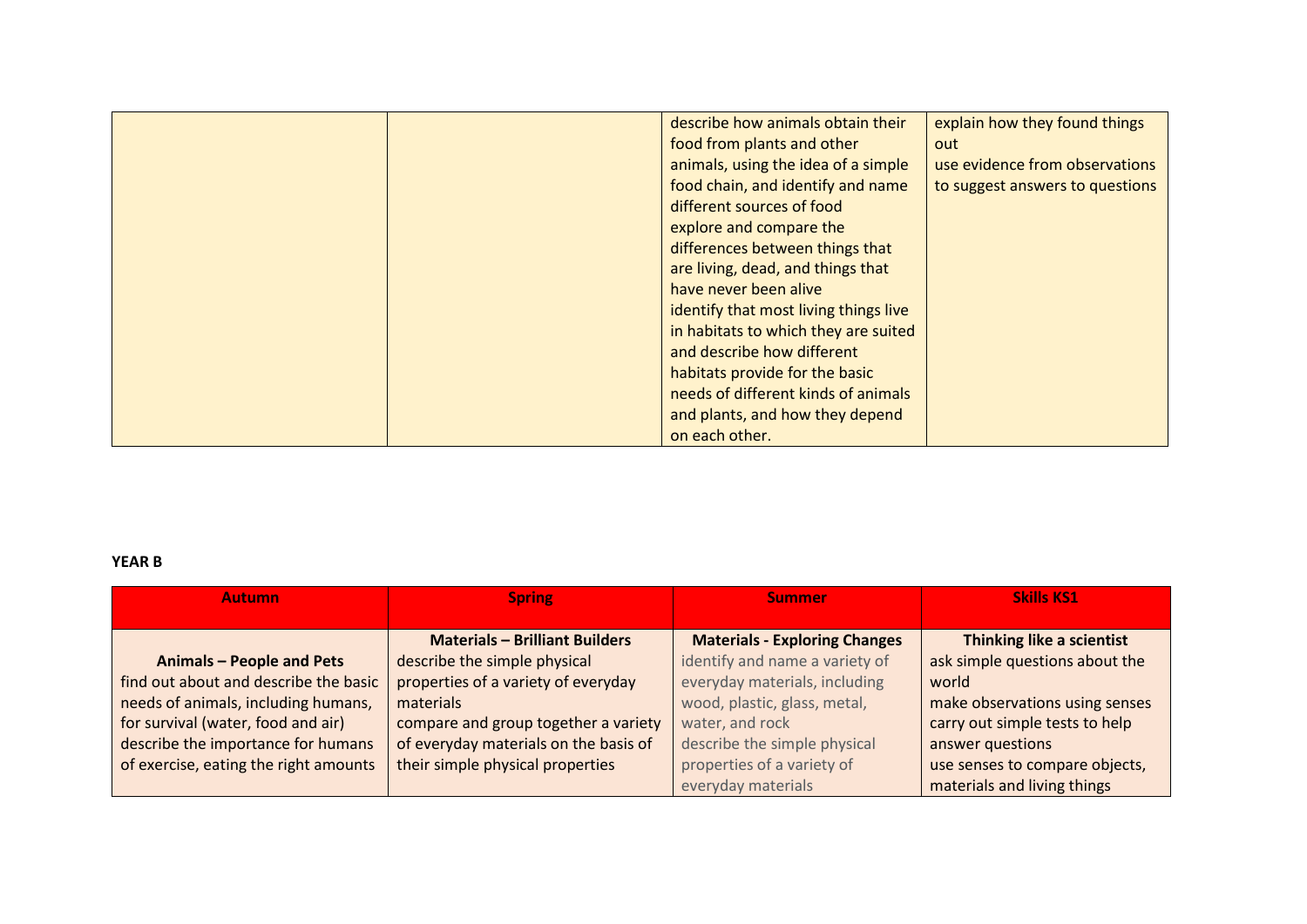| of different types of food, and      | identify and compare the suitability of | compare and group together a        | sort objects into groups                |
|--------------------------------------|-----------------------------------------|-------------------------------------|-----------------------------------------|
| hygiene                              | a variety of everyday materials,        | variety of everyday materials on    | explain how they have sorted            |
| identify and name a variety of       | including wood, metal, plastic, glass,  | the basis of their simple physical  | objects into groups                     |
| common animals including fish,       | brick, rock, paper and cardboard for    | properties                          |                                         |
| amphibians, reptiles, birds and      | particular uses                         | identify and compare the            | <b>Experimenting like a scientist</b>   |
| mammals                              | find out how the shapes of solid        | suitability of a variety of         | gather evidence to help answer          |
| identify and name a variety of       | objects made from some materials        | everyday materials, including       | question                                |
| common animals that are carnivores,  | can be changed by squashing,            | wood, metal, plastic, glass, brick, | record simple data to help              |
| herbivores and omnivores             | bending, twisting and stretching        | rock, paper and cardboard for       | answer questions                        |
|                                      | umbrellas                               | particular uses                     | observe how things change over          |
| investigate wood lice                | absorbency and waterproofness           | find out how the shapes of solid    | time                                    |
| design an imaginary pet              | <b>Plants Art and Nature</b>            | objects made from some              | use equipment to make                   |
| <b>Seasonal Changes- Weather Art</b> | identify and name a variety of          | materials can be changed by         | measurements                            |
| observe changes across the 4         | common wild and garden plants,          | squashing, bending, twisting and    |                                         |
| seasons                              | including deciduous and evergreen       | stretching                          | <b>Finding answers like a scientist</b> |
| observe and describe weather         | trees                                   | investigate ice, puddles            | identify patterns in results            |
| associated with the seasons and how  | identify and describe the basic         | create a wax resist picture         | describe how some people use            |
| day length varies                    | structure of a variety of common        |                                     | science in their jobs                   |
| make a wind sock, wind spinner       | flowering plants, including trees       | Living things - Habitats and        | describe and explain what they          |
| investigate light sources            | observe and describe how seeds and      | <b>Homes</b>                        | have found out                          |
| create a sundial                     | bulbs grow into mature plants           | explore and compare the             | explain how they found things           |
|                                      | find out and describe how plants need   | differences between things that     | out                                     |
|                                      | water, light and a suitable             | are living, dead, and things that   | use evidence from observations          |
|                                      | temperature to grow and stay healthy    | have never been alive.              | to suggest answers to questions         |
|                                      | seed dispersal                          | identify that most living things    |                                         |
|                                      | investigate inside of a flower          | live in habitats to which they are  |                                         |
|                                      | leaf and bark rubbings                  | suited and describe how             |                                         |
|                                      |                                         | different habitats provide for the  |                                         |
|                                      |                                         | basic needs of different kinds of   |                                         |
|                                      |                                         | animals and plants, and how         |                                         |
|                                      |                                         | they depend on each other           |                                         |
|                                      |                                         | create a bug hotel                  |                                         |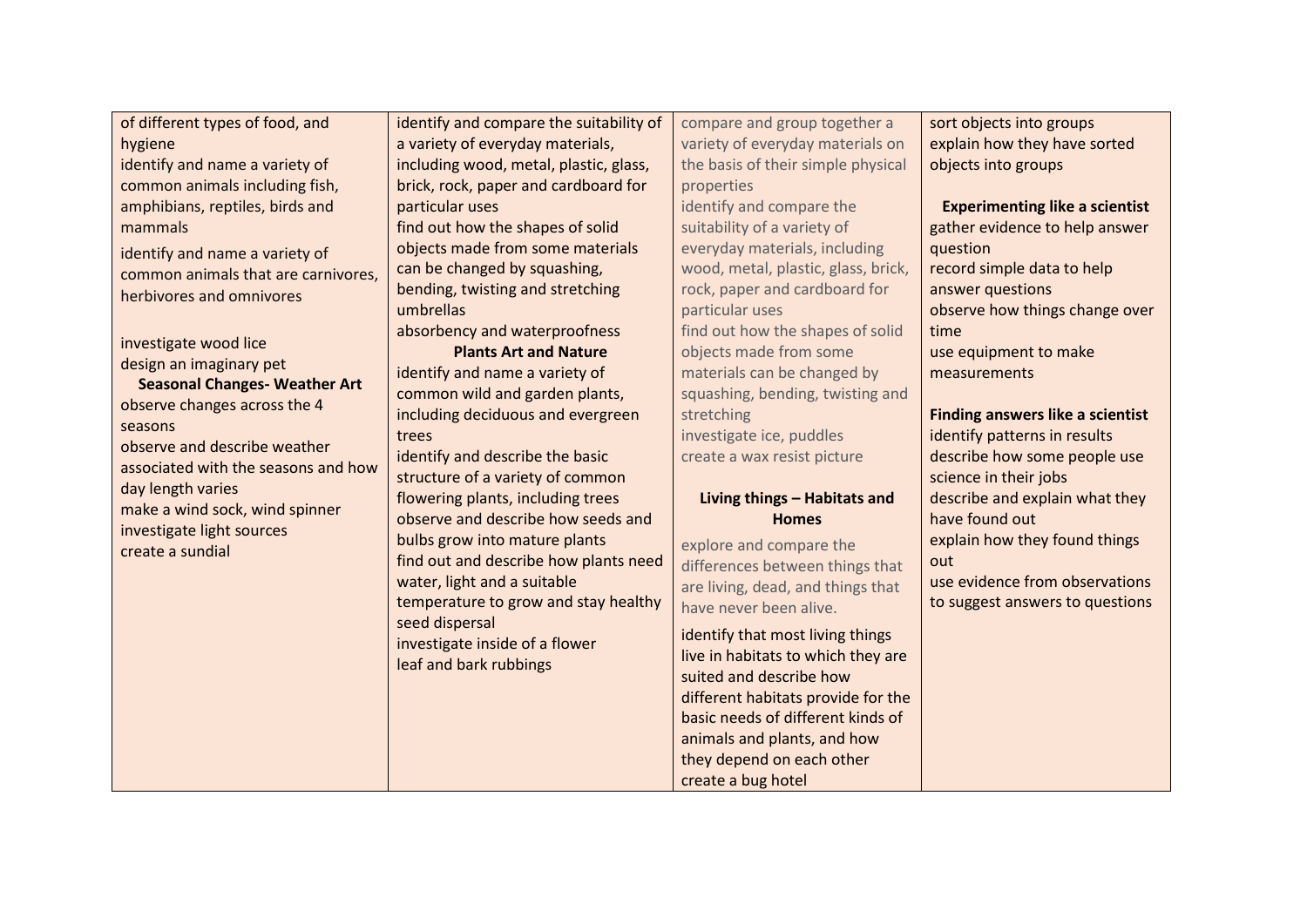| <b>Autumn</b>                          | <b>Spring</b>                        | <b>Summer</b>                       | <b>Skills Lower KS2</b>               |
|----------------------------------------|--------------------------------------|-------------------------------------|---------------------------------------|
| <b>Rocks</b>                           | <b>Animals including humans</b>      | <b>Plants</b>                       | Thinking like a scientist             |
| compare and group together             | (nutrition and skeletons)            | identify and describe the           | ask appropriate scientific            |
| different kinds of rocks on the basis  | identify that animals, including     | functions of different parts of     | questions about the world             |
| of their appearance and simple         | humans, need the right types and     | flowering plants: roots,            | use scientific knowledge to sort      |
| physical properties                    | amount of nutrition, and that they   | stem/trunk, leaves and flowers      | and classify objects, materials       |
| describe in simple terms how fossils   | cannot make their own food; they     | explore the requirements of         | and living things                     |
| are formed when things that have       | get nutrition from what they eat     | plants for life and growth (air,    | suggest how to make a simple          |
| lived are trapped within rock          | identify that humans and some        | light, water, nutrients from soil,  | comparative test fair                 |
| recognise that soils are made from     | other animals have skeletons and     | and room to grow) and how they      | suggest how to investigate            |
| rocks and organic matter               | muscles for support, protection and  | vary from plant to plant            | patterns they have observed           |
| observe rocks using magnifying         | movement                             | investigate the way in which        | plan an appropriate scientific        |
| glasses and microscope                 | types of skeletons                   | water is transported within         | investigation                         |
| test rocks for their permeability      | joints                               | plants                              | select appropriate equipment to       |
| know about Mary Anning                 |                                      | explore the part that flowers play  | use during my investigation           |
|                                        |                                      | in the life cycle of flowering      | suggest what data should be           |
|                                        | Light                                | plants, including pollination, seed | collected in an investigation         |
| <b>Forces &amp; Magnets</b>            | recognise that they need light in    | formation and seed dispersal        | suggest how to collect data in an     |
| compare how things move on             | order to see things and that dark is |                                     | investigation                         |
| different surfaces                     | the absence of light                 | Practice and consolidation time     | <b>Experimenting like a scientist</b> |
| notice that magnetic forces can act at | notice that light is reflected from  |                                     | carry out simple scientific           |
| a distance                             | surfaces                             |                                     | experiments                           |
| observe how magnets attract or         | design reflector for book bag        |                                     | use simple practical tests to         |
| repel each other and attract some      |                                      |                                     | compare things                        |
| materials and not others               |                                      |                                     |                                       |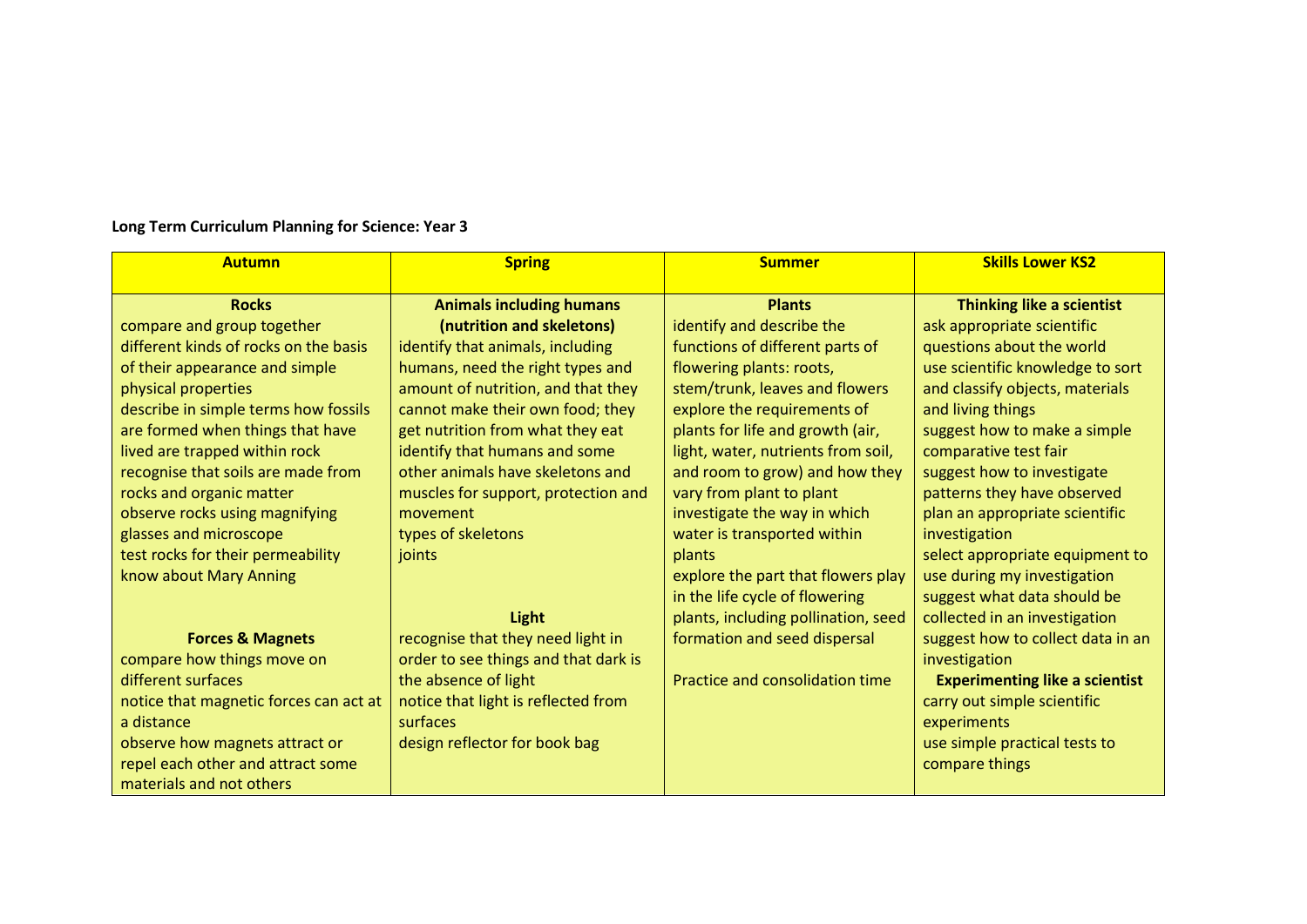| compare and group together a         | recognise that light from the sun can  | make systematic and careful             |
|--------------------------------------|----------------------------------------|-----------------------------------------|
| variety of everyday materials on the | be dangerous and that there are        | observations                            |
| basis of whether they are attracted  | ways to protect their eyes             | use equipment to take accurate          |
| to a magnet, and identify some       | recognise that shadows are formed      | measurements                            |
| magnetic materials                   | when the light from a light source is  | measure and record using                |
|                                      |                                        | standard units                          |
| describe magnets as having 2 poles   | blocked by an opaque object            |                                         |
| predict whether 2 magnets will       | find patterns in the way that the size | use simple scientific language to       |
| attract or repel each other,         | of shadows change                      | record my findings                      |
| depending on which poles are facing  |                                        | use drawings and labelled               |
| sort materials                       |                                        | diagrams to help explain                |
| carry out fair tests                 |                                        | investigations                          |
| investigate friction                 |                                        | use tables to record the results        |
| create own magnetic game             |                                        | of my investigations                    |
|                                      |                                        | use a key for identification            |
|                                      |                                        |                                         |
|                                      |                                        | <b>Finding answers like a scientist</b> |
|                                      |                                        | describe results of investigations      |
|                                      |                                        | present the findings using a bar        |
|                                      |                                        | chart                                   |
|                                      |                                        | present conclusions in a range of       |
|                                      |                                        | formats                                 |
|                                      |                                        | use scientific knowledge to             |
|                                      |                                        | explain the results of                  |
|                                      |                                        | investigations and write a simple       |
|                                      |                                        | conclusion                              |
|                                      |                                        | use conclusions from                    |
|                                      |                                        | investigations to make simple           |
|                                      |                                        | predictions                             |
|                                      |                                        |                                         |
|                                      |                                        | use scientific evidence to support      |
|                                      |                                        | conclusions                             |
|                                      |                                        | use sources of information to try       |
|                                      |                                        | to answer questions that cannot         |
|                                      |                                        | be investigated                         |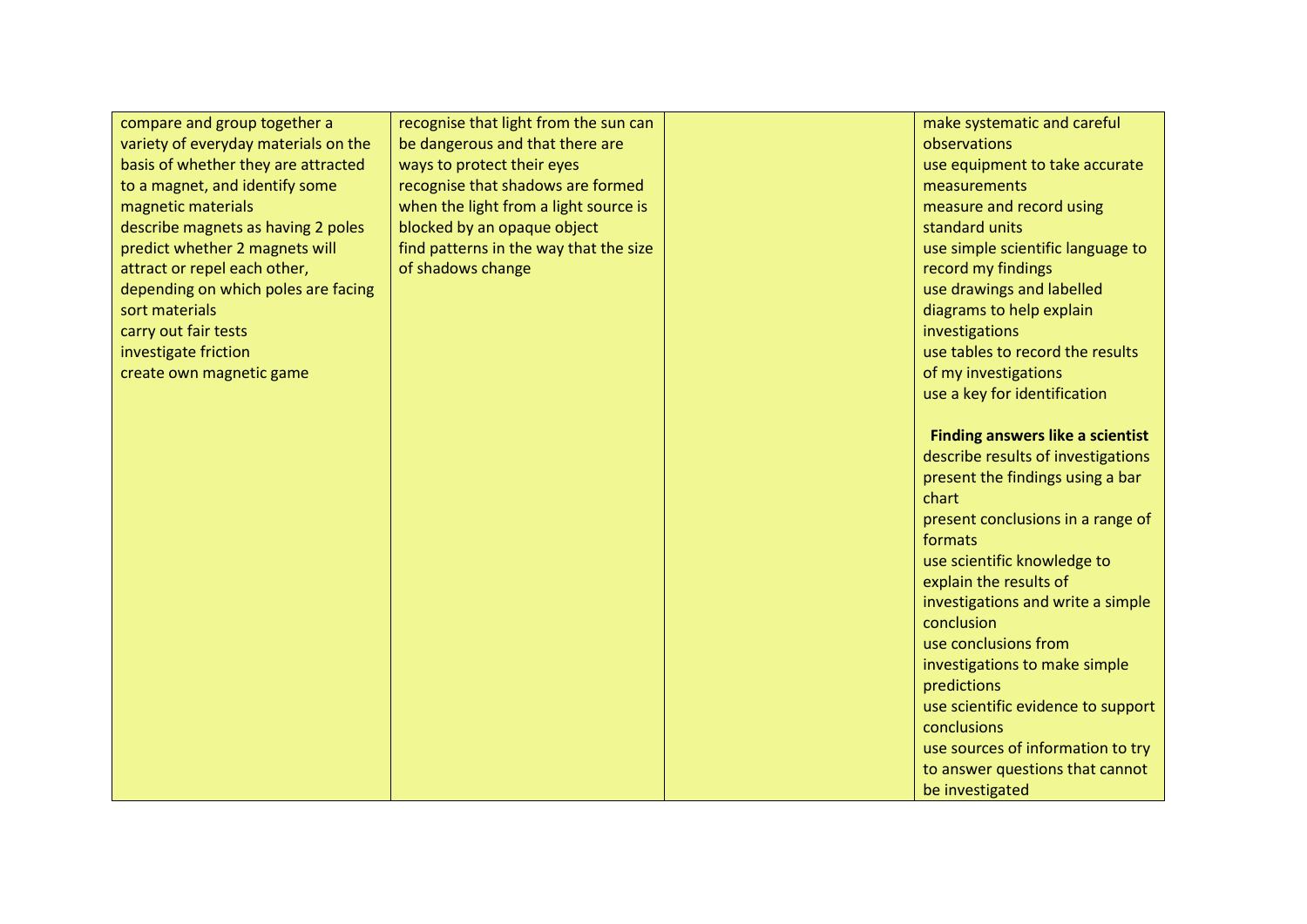|  | describe the research and<br>discoveries of famous scientists<br>linked to my investigations |
|--|----------------------------------------------------------------------------------------------|
|  |                                                                                              |
|  |                                                                                              |
|  |                                                                                              |

| <b>Autumn</b>                          | <b>Spring</b>                         | <b>Summer</b>                     | <b>Skills Lower KS2</b>          |
|----------------------------------------|---------------------------------------|-----------------------------------|----------------------------------|
| <b>Animals including humans</b>        | Sound                                 | <b>States of matter</b>           | Thinking like a scientist        |
| (digestion, teeth)                     | identify how sounds are made,         | compare and group materials       | ask appropriate scientific       |
| describe the simple functions of the   | associating some of them with         | together, according to whether    | questions about the world        |
| basic parts of the digestive system in | something vibrating                   | they are solids, liquids or gases | use scientific knowledge to sort |
| humans                                 | recognise that vibrations from        | observe that some materials       | and classify objects, materials  |
| identify the different types of teeth  | sounds travel through a medium to     | change state when they are        | and living things                |
| in humans and their simple functions   | the ear                               | heated or cooled, and measure     | suggest how to make a simple     |
| construct and interpret a variety of   | find patterns between the pitch of a  | or research the temperature at    | comparative test fair            |
| food chains, identifying producers,    | sound and features of the object that | which this happens in degrees     | suggest how to investigate       |
| predators and prey                     | produced it                           | Celsius (°C)                      | patterns they have observed      |
| teeth investigation-acids              | find patterns between the volume of   | identify the part played by       | plan an appropriate scientific   |
| understand how to care for our teeth   | a sound and the strength of the       | evaporation and condensation in   | investigation                    |
|                                        | vibrations that produced it           | the water cycle and associate     | select appropriate equipment to  |
| <b>Electricity</b>                     |                                       | the rate of evaporation with      | use during my investigation      |
|                                        |                                       | temperature                       |                                  |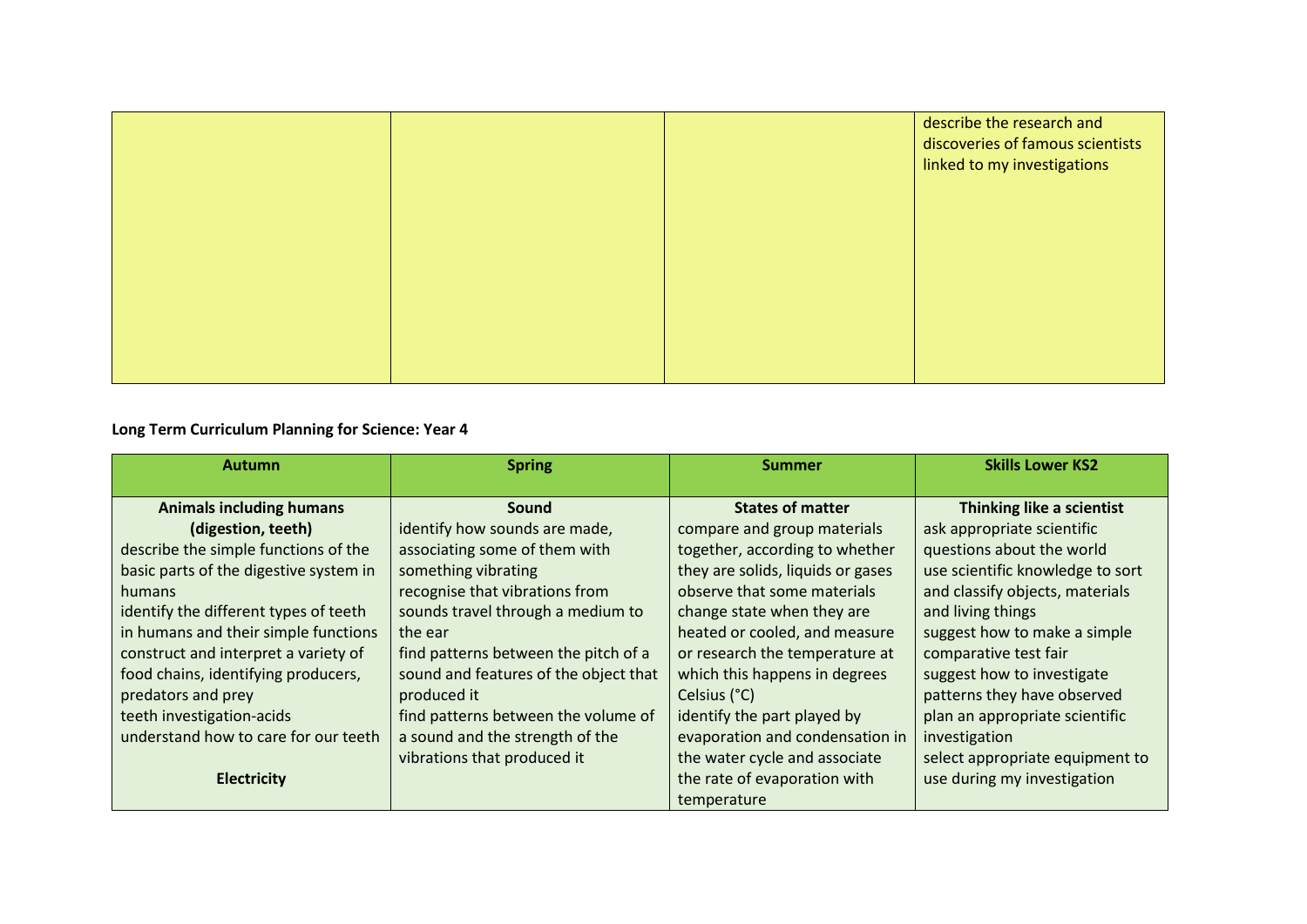| identify common appliances that run     | recognise that sounds get fainter as    |                                 | suggest what data should be             |
|-----------------------------------------|-----------------------------------------|---------------------------------|-----------------------------------------|
| on electricity                          | the distance from the sound source      |                                 | collected in an investigation           |
| construct a simple series electrical    | increases                               | Practice and consolidation time | suggest how to collect data in an       |
| circuit, identifying and naming its     | create instruments                      |                                 | investigation                           |
| basic parts, including cells, wires,    |                                         |                                 | <b>Experimenting like a scientist</b>   |
| bulbs, switches and buzzers             | Living things & their habitats          |                                 | carry out simple scientific             |
| identify whether or not a lamp will     | recognise that living things can be     |                                 | experiments                             |
| light in a simple series circuit, based | grouped in a variety of ways            |                                 | use simple practical tests to           |
| on whether or not the lamp is part of   | explore and use classification keys to  |                                 | compare things                          |
| a complete loop with a battery          | help group, identify and name a         |                                 | make systematic and careful             |
| recognise that a switch opens and       | variety of living things in their local |                                 | observations                            |
| closes a circuit and associate this     | and wider environment                   |                                 | use equipment to take accurate          |
| with whether or not a lamp lights in a  | recognise that environments can         |                                 | measurements                            |
| simple series circuit                   | change and that this can sometimes      |                                 | measure and record using                |
| recognise some common conductors        | pose dangers to living things           |                                 | standard units                          |
| and insulators, and associate metals    |                                         |                                 | use simple scientific language to       |
| with being good conductors              |                                         |                                 | record my findings                      |
| construct simple series circuits        |                                         |                                 | use drawings and labelled               |
|                                         |                                         |                                 | diagrams to help explain                |
|                                         |                                         |                                 | investigations                          |
|                                         |                                         |                                 | use tables to record the results of     |
|                                         |                                         |                                 | my investigations                       |
|                                         |                                         |                                 | use a key for identification            |
|                                         |                                         |                                 |                                         |
|                                         |                                         |                                 | <b>Finding answers like a scientist</b> |
|                                         |                                         |                                 | describe results of investigations      |
|                                         |                                         |                                 | present the findings using a bar        |
|                                         |                                         |                                 | chart                                   |
|                                         |                                         |                                 | present conclusions in a range of       |
|                                         |                                         |                                 | formats                                 |
|                                         |                                         |                                 | use scientific knowledge to             |
|                                         |                                         |                                 | explain the results of                  |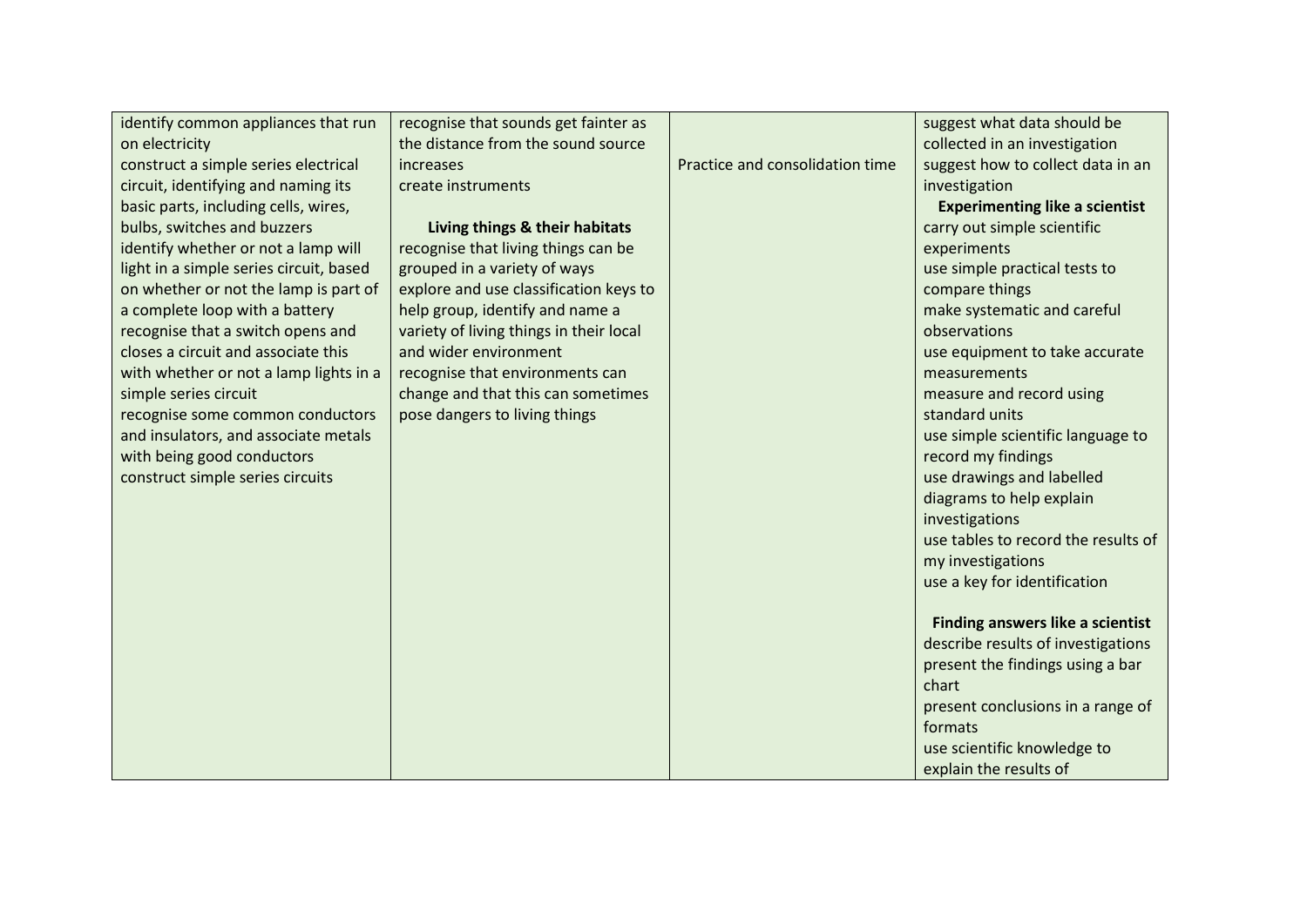|  | investigations and write a simple<br>conclusion<br>use conclusions from<br>investigations to make simple<br>predictions<br>use scientific evidence to support<br>conclusions<br>use sources of information to try<br>to answer questions that cannot<br>be investigated<br>describe the research and<br>discoveries of famous scientists |
|--|------------------------------------------------------------------------------------------------------------------------------------------------------------------------------------------------------------------------------------------------------------------------------------------------------------------------------------------|
|  | linked to my investigations                                                                                                                                                                                                                                                                                                              |

| <b>Autumn</b>                           | <b>Spring</b>                           | <b>Summer</b>                   | <b>Skills upper KS2</b>            |
|-----------------------------------------|-----------------------------------------|---------------------------------|------------------------------------|
|                                         |                                         |                                 |                                    |
| <b>Earth and Space</b>                  | <b>Forces</b>                           | <b>Animals including humans</b> | Thinking like a scientist          |
| describe the movement of the Earth      | explain that unsupported objects fall   | (human development)             | Use scientific experiences to      |
| and other planets relative to the sun   | towards the Earth because of the        | describe the changes as humans  | raise different kinds of questions |
| in the solar system                     | force of gravity acting between the     | develop to old age              | select and plan the most           |
| describe the movement of the moon       | Earth and the falling object            |                                 | appropriate type of scientific     |
| relative to the Earth                   | identify the effects of air resistance, | Living things & their habitats  | enquiry to answer a question       |
| describe the sun, Earth and moon as     | water resistance and friction, that     | (life cycles)                   | recognise how and when to set      |
| approximately spherical bodies          | act between moving surfaces             | describe the differences in the | up comparative and fair test and   |
| use the idea of the Earth's rotation to | recognise that some mechanisms          | life cycles of a mammal, an     | explain which variables need to    |
| explain day and night and the           | including levers, pulleys and gears     | amphibian, an insect and a bird | be controlled                      |
| apparent movement of the sun            | allow a smaller force to have a         |                                 | select the most appropriate        |
| across the sky                          | greater effect                          |                                 | equipment to take accurate         |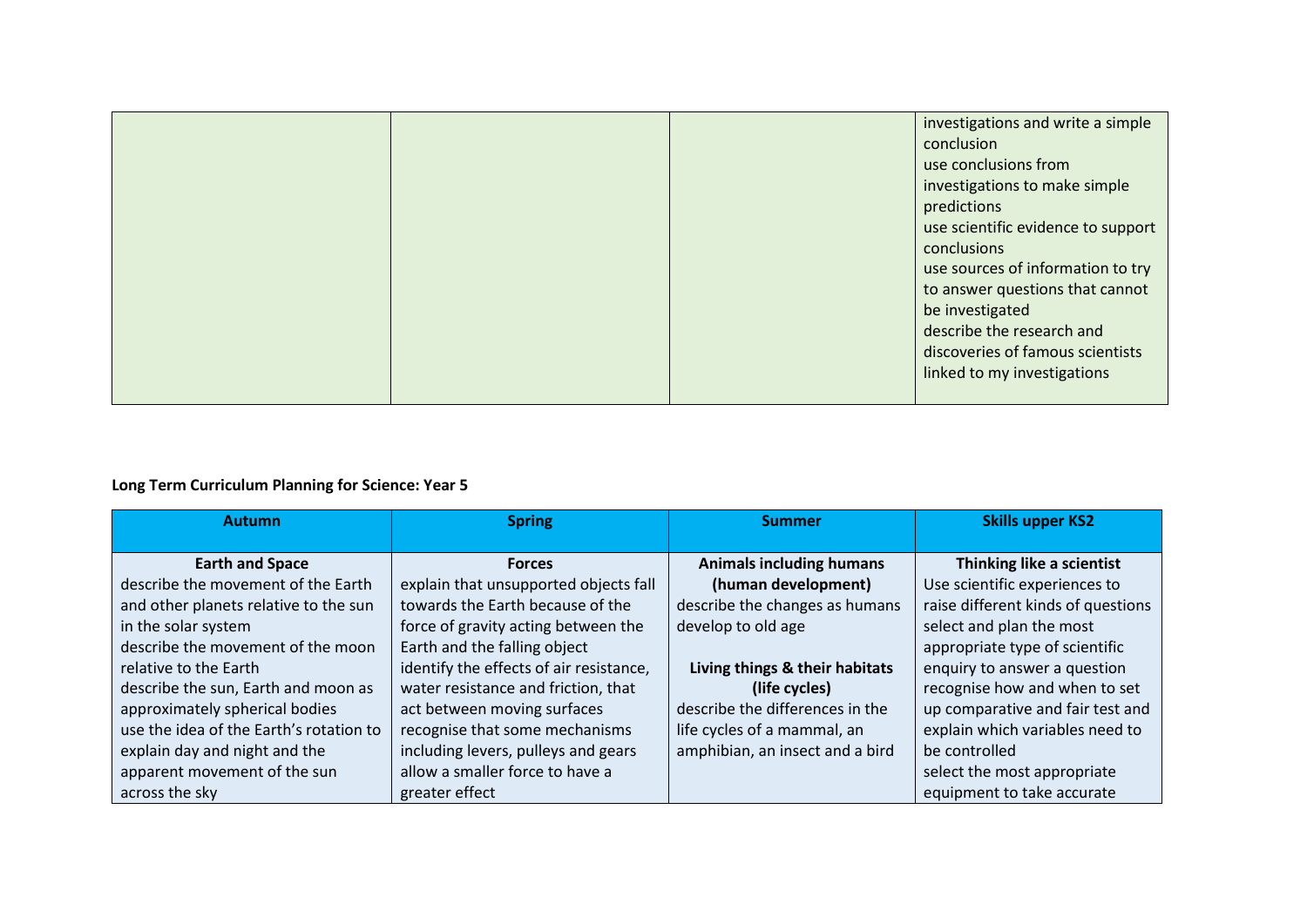|                                         |                                 | describe the life process of    | measurements and explain how          |
|-----------------------------------------|---------------------------------|---------------------------------|---------------------------------------|
| Properties and changes of materials     | Practice and consolidation time | reproduction in some plants and | to use the equipment                  |
| compare and group together              |                                 | animals                         |                                       |
| everyday materials on the basis of      |                                 |                                 | <b>Experimenting like a scientist</b> |
| their properties, including their       |                                 |                                 | measure and record accurate           |
| hardness, solubility, transparency,     |                                 |                                 | and precise results using a range     |
| conductivity (electrical and thermal),  |                                 |                                 | of scientific equipment               |
| and response to magnets                 |                                 |                                 | design own results tables to          |
| know that some materials will           |                                 |                                 | record results tables from a          |
| dissolve in liquid to form a solution,  |                                 |                                 | range of investigations               |
| and describe how to recover a           |                                 |                                 | select which observations to          |
| substance from a solution               |                                 |                                 | make, what measurements to            |
| use knowledge of solids, liquids and    |                                 |                                 | use and how long to make them         |
| gases to decide how mixtures might      |                                 |                                 | for                                   |
| be separated, including through         |                                 |                                 | recognise when it is appropriate      |
| filtering, sieving and evaporating      |                                 |                                 | to take repeat readings and           |
| give reasons, based on evidence from    |                                 |                                 | know how to calculate average         |
| comparative and fair tests, for the     |                                 |                                 | results                               |
| particular uses of everyday materials,  |                                 |                                 |                                       |
| including metals, wood and plastic      |                                 |                                 | produce own keys to help with         |
| demonstrate that dissolving, mixing     |                                 |                                 | classification and identification     |
| and changes of state are reversible     |                                 |                                 |                                       |
| changes                                 |                                 |                                 | Finding answers like a scientist      |
| explain that some changes result in     |                                 |                                 | describe how famous scientists        |
| the formation of new materials, and     |                                 |                                 | developed their ideas based on        |
| that this kind of change is not usually |                                 |                                 | observation and experiment            |
| reversible, including changes           |                                 |                                 | present the findings of               |
| associated with burning and the         |                                 |                                 | investigations using scatter          |
| action of acid on bicarbonate of soda   |                                 |                                 | graphs and line graphs                |
|                                         |                                 |                                 | describe the results of my            |
|                                         |                                 |                                 | investigations, identifying           |
|                                         |                                 |                                 | different casual relationships in     |
|                                         |                                 |                                 | data                                  |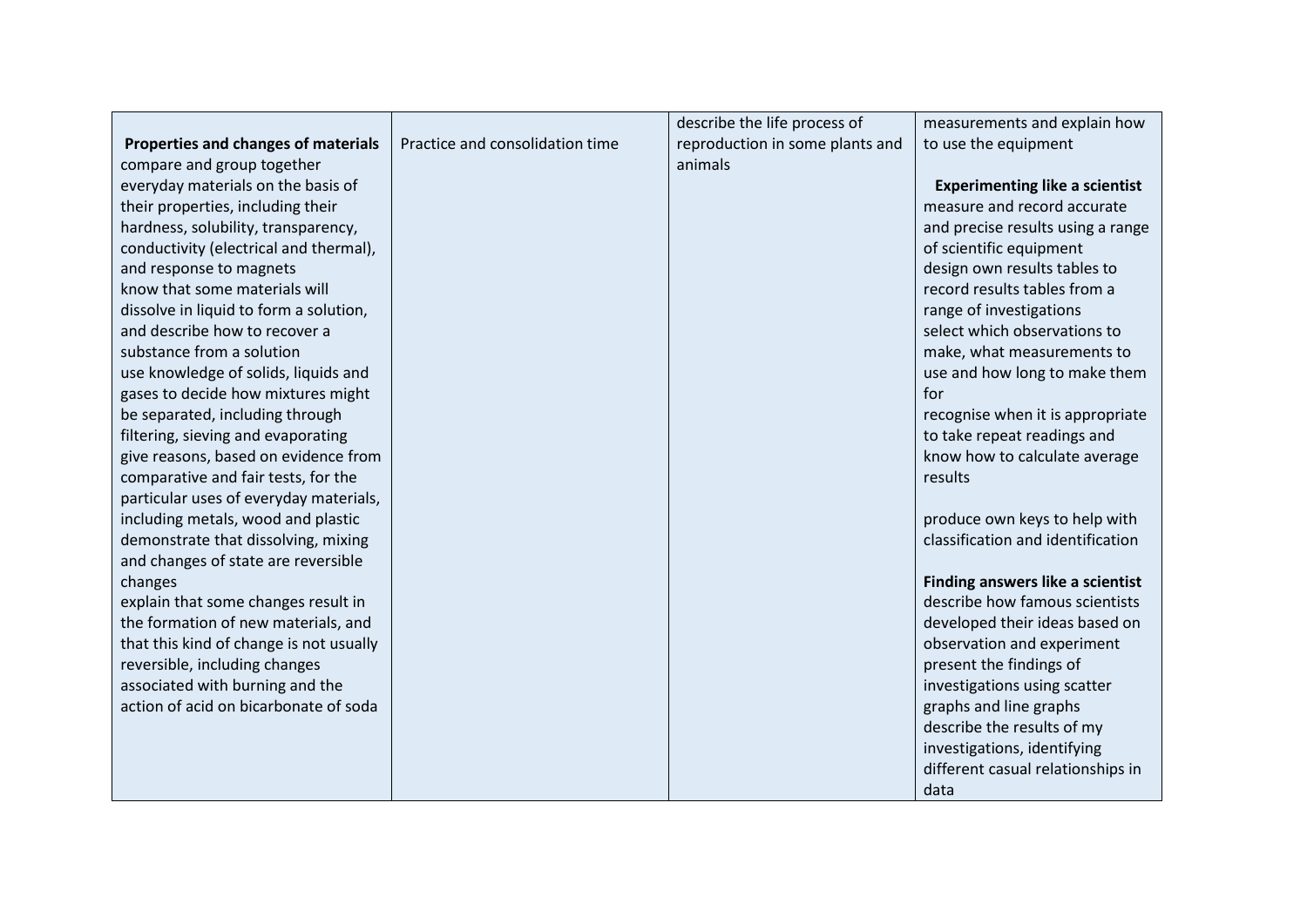|  | use evidence to produce a         |
|--|-----------------------------------|
|  | conclusion, using scientific      |
|  | knowledge to explain results      |
|  | use evidence to refute or         |
|  | support a scientific idea         |
|  | recognise when further tests and  |
|  | observations may need to be       |
|  | collected to reach a conclusion   |
|  |                                   |
|  | select appropriate secondary      |
|  | sources to research ideas         |
|  |                                   |
|  | suggest improvements to an        |
|  | investigation                     |
|  |                                   |
|  | use relevant scientific language  |
|  | to communicate and justify        |
|  | scientific ideas                  |
|  | explain how scientific ideas have |
|  | changed over time                 |

| <b>Autumn</b>                          | <b>Spring</b>                          | <b>Summer</b>                     | <b>Skills upper KS2</b>            |
|----------------------------------------|----------------------------------------|-----------------------------------|------------------------------------|
|                                        |                                        |                                   |                                    |
| Light                                  | Living things and their habitats       | <b>Animals including humans</b>   | Thinking like a scientist          |
| recognise that light appears to travel | describe how living things are         | (circulatory system)              | Use scientific experiences to      |
| in straight lines                      | classified into broad groups according | identify and name the main parts  | raise different kinds of questions |
| use the idea that light travels in     | to common observable characteristics   | of the human circulatory system,  | select and plan the most           |
| straight lines to explain that objects | and based on similarities and          | and describe the functions of the | appropriate type of scientific     |
|                                        |                                        | heart, blood vessels and blood    | enquiry to answer a question       |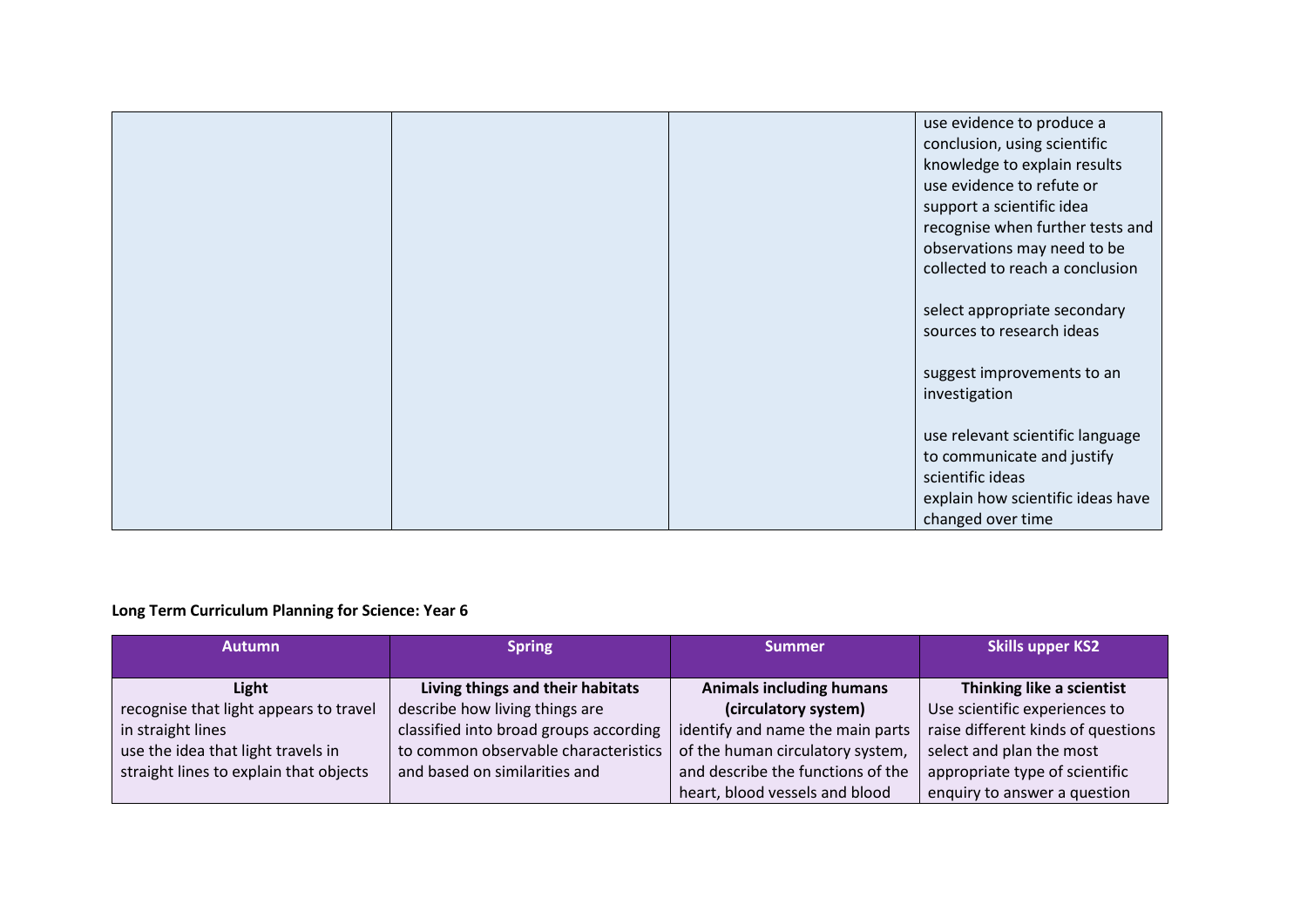| are seen because they give out or       | differences, including micro-           | recognise the impact of diet,    | recognise how and when to set           |
|-----------------------------------------|-----------------------------------------|----------------------------------|-----------------------------------------|
| reflect light into the eye              | organisms, plants and animals           | exercise, drugs and lifestyle on | up comparative and fair test and        |
| explain that we see things because      | give reasons for classifying plants and | the way their bodies function    | explain which variables need to         |
| light travels from light sources to our | animals based on specific               | describe the ways in which       | be controlled                           |
| eyes or from light sources to objects   | characteristics                         | nutrients and water are          | select the most appropriate             |
| and then to our eyes                    |                                         | transported within animals,      | equipment to take accurate              |
| use the idea that light travels in      | <b>Evolution and Inheritance</b>        | including humans                 | measurements and explain how            |
| straight lines to explain why shadows   | recognise that living things have       |                                  | to use the equipment                    |
| have the same shape as the objects      | changed over time and that fossils      | Practice and consolidation time  |                                         |
| that cast them                          | provide information about living        |                                  | <b>Experimenting like a scientist</b>   |
|                                         | things that inhabited the Earth         |                                  | measure and record accurate             |
| <b>Electricity</b>                      | millions of years ago                   |                                  | and precise results using a range       |
| associate the brightness of a lamp or   | recognise that living things produce    |                                  | of scientific equipment                 |
| the volume of a buzzer with the         | offspring of the same kind, but         |                                  | design own results tables to            |
| number and voltage of cells used in     | normally offspring vary and are not     |                                  | record results tables from a            |
| the circuit                             | identical to their parents              |                                  | range of investigations                 |
| compare and give reasons for            | identify how animals and plants are     |                                  | select which observations to            |
| variations in how components            | adapted to suit their environment in    |                                  | make, what measurements to              |
| function, including the brightness of   | different ways and that adaptation      |                                  | use and how long to make them           |
| bulbs, the loudness of buzzers and      | may lead to evolution                   |                                  | for                                     |
| the on/off position of switches         | discussion and debate with members      |                                  | recognise when it is appropriate        |
| use recognised symbols when             | of foundation Govs                      |                                  | to take repeat readings and             |
| representing a simple circuit in a      |                                         |                                  | know how to calculate average           |
| diagram                                 |                                         |                                  | results                                 |
| create a light up Christmas             |                                         |                                  |                                         |
| decoration                              |                                         |                                  | produce own keys to help with           |
|                                         |                                         |                                  | classification and identification       |
|                                         |                                         |                                  |                                         |
|                                         |                                         |                                  | <b>Finding answers like a scientist</b> |
|                                         |                                         |                                  | describe how famous scientists          |
|                                         |                                         |                                  | developed their ideas based on          |
|                                         |                                         |                                  | observation and experiment              |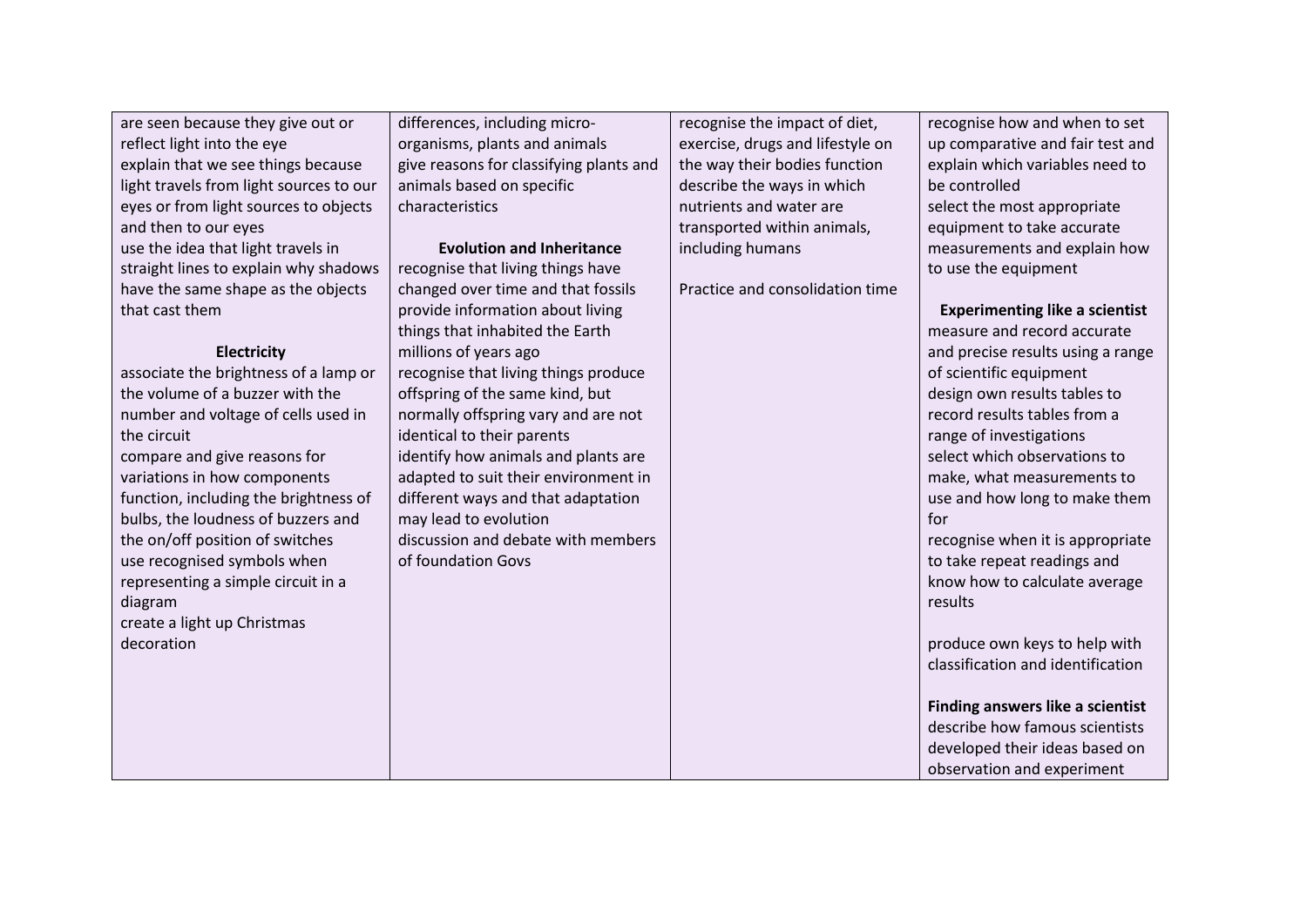|  | present the findings of           |
|--|-----------------------------------|
|  | investigations using scatter      |
|  | graphs and line graphs            |
|  | describe the results of my        |
|  | investigations, identifying       |
|  | different casual relationships in |
|  | data                              |
|  | use evidence to produce a         |
|  | conclusion, using scientific      |
|  | knowledge to explain results      |
|  | use evidence to refute or         |
|  | support a scientific idea         |
|  | recognise when further tests and  |
|  | observations may need to be       |
|  | collected to reach a conclusion   |
|  |                                   |
|  | select appropriate secondary      |
|  | sources to research ideas         |
|  |                                   |
|  | suggest improvements to an        |
|  | investigation                     |
|  |                                   |
|  | use relevant scientific language  |
|  | to communicate and justify        |
|  | scientific ideas                  |
|  | explain how scientific ideas have |
|  | changed over time                 |
|  |                                   |
|  |                                   |